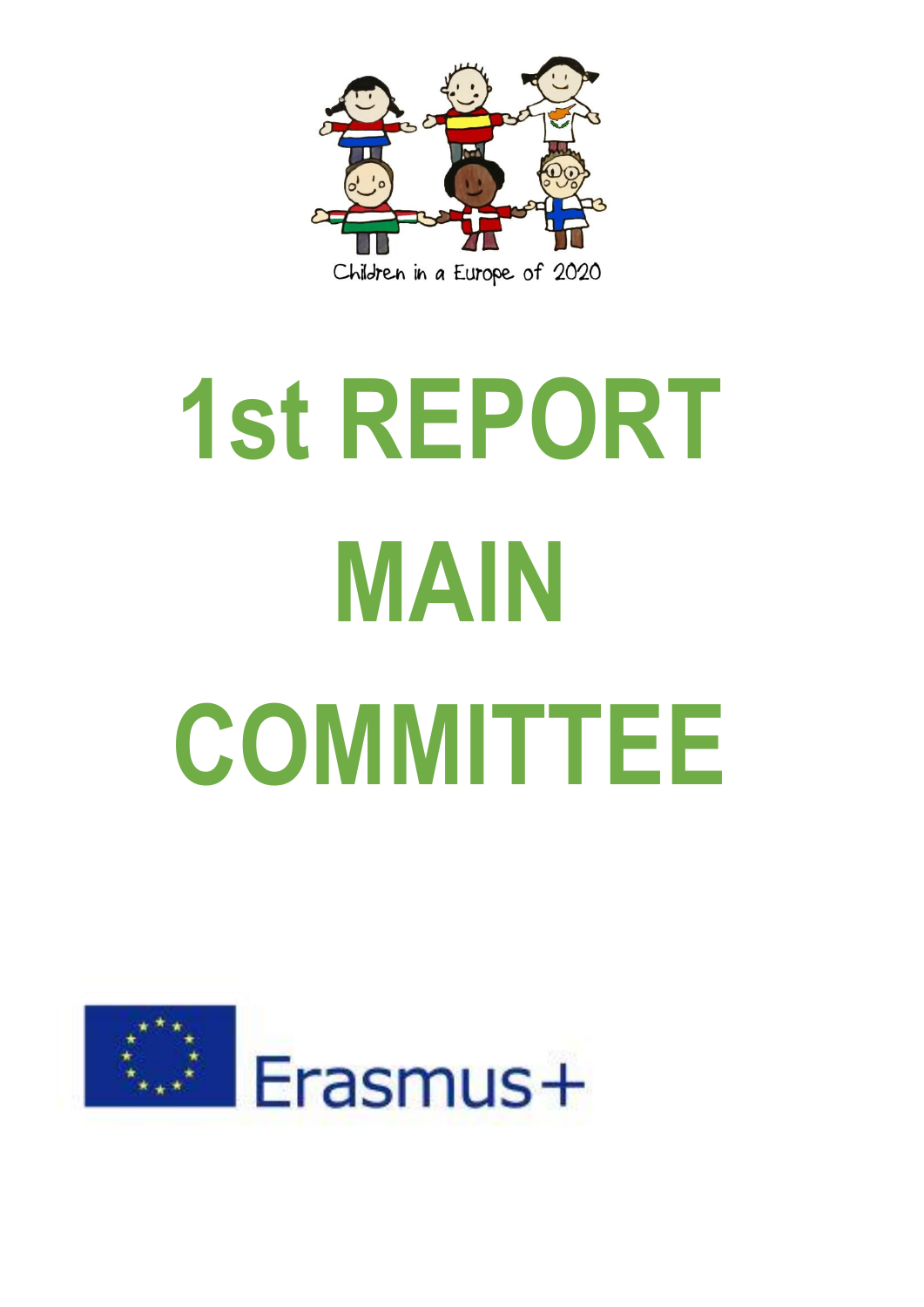## **THE MAIN COMMITTEE AFTER THE MEETING IN DENMARK 12 TH NOVEMBER 2015**

- LOGO: We have chosen a logo made by an Spanish children.
- EDMODO: We have realised that the new twinspace is much better tan the old one, so we have decided that we are not using Edmodo because we can do the same things in twinspace now.
- TWINSPACE: Everybody will be registered on our twinspace and we will start to chat after the meeting in Cyprus.
- SKYPE:We will use Skype twice a month on Wednesday from 11 to 12 in the morning. The topics will be in the calendar on the website of the Project.
- WEBSITE:we should display the Erasmus+ logo, European Union flag, title and logo of the Project. *Sections***:** 
	- $\geq 1$  per country. We should upload doccuments following the same criteria, Each country should have a responsible for uploading pictures, information related to the school (school calendar, a map with the school location, pictures, description of the school, the classrooms, etc, number of students, festivals with pictures.
	- $\geq 1$  for Transnational meetings and Learning/teaching activities.
	- $\geq 1$  per product (the manual, the book, the dictionary and the techniques for preserving the environment).
	- $\geq 1$  for the assesment of the Project (questionnaires, interviews, etc).
	- $\geq 1$  for the Mass Media reports where the Project is mentioned.
	- $\geq 1$  for the Commissions and The Main Committe's reports.

## COMISSIONS:

They will select people for travelling, evaluate the Project, the impact, the dissemination of the Project, the Budget, intervine in an emergence.

- $\geq 1$  Commission per country with a president (headteacher or coordinator of the Project in the country), 2 teachers, 2 parents, 1 child, 1 member of the city council.
- $\triangleright$  The six presidents will constitute The Main Commitee (TMC). We will make leaflets and people will submmit their candidacies for the elections. We will create an application form to apply for the participation in commissions.

They will select teachers for transnational meetings according to the following criteria:

**Communicative competence in the foreign language.** 

- **I** Participation in the project.
- **I** Experience in European projects.
- I Time availability

They will select children for the Learning/teaching activities according to the following criteria:

I There will be a diversity of children that will include children from disadvantaged backgrounds.

I Motivation.

- **I** Participation in the project.
- **I** Participation in etwinning.
- I Improving their marks before the Learning/Teaching activities.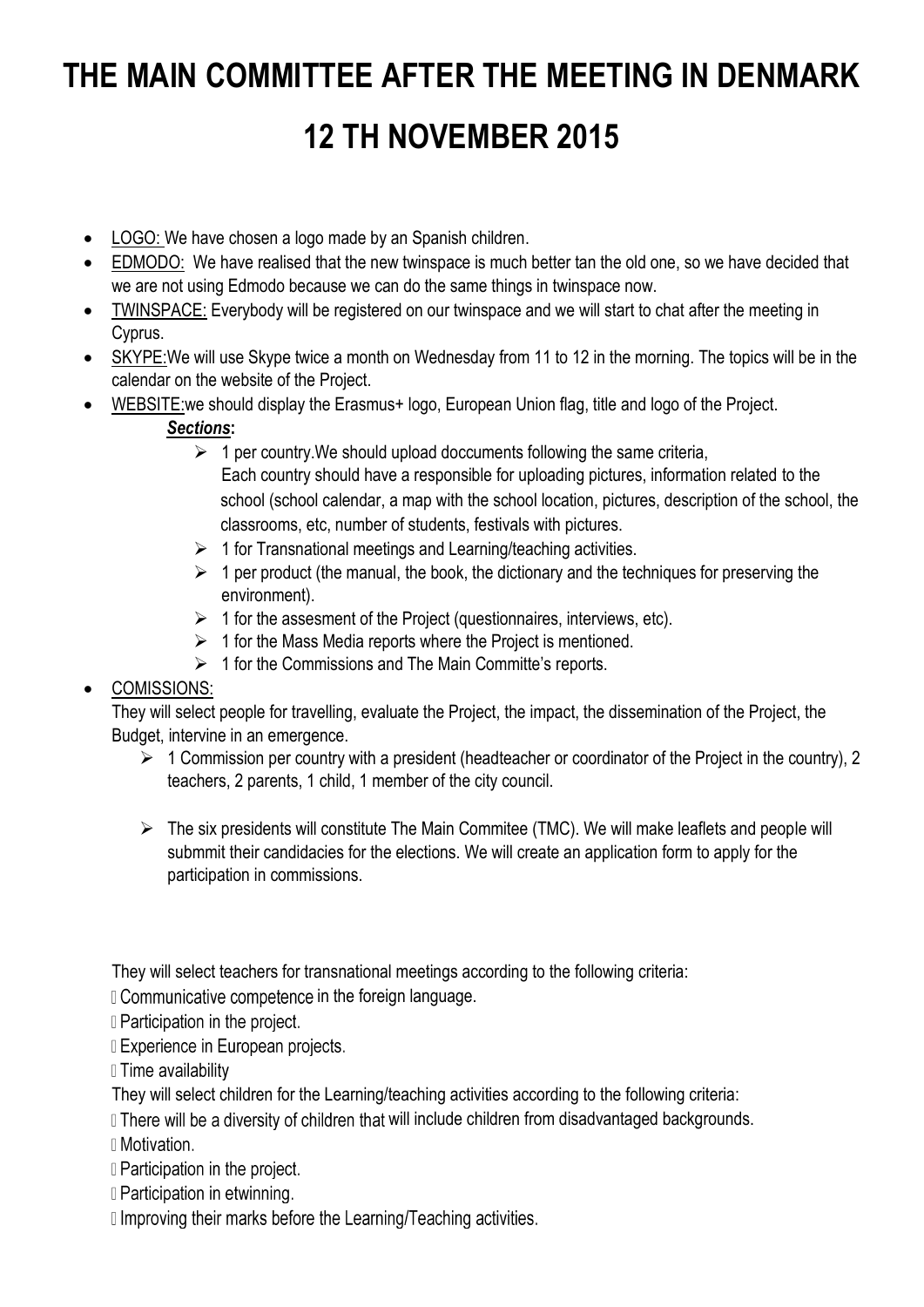TMC will control the Budget of the Project. They will report an inform after transnational meetings and learning/teaching activities. It will be published in the website, twinspace, diary, etc.

We set up **1st December** asdeadline to constitute them.

DISTRIBUTION OF TASKS AND RESPONSIBILITIES:



- $\triangleright$  Coordination of the Project
- $\triangleright$  Supporting the host country in the organisation of learning/teaching activities and meetings.
- $\triangleright$  Introducing the use of Edmodo and coordinating the use of it.
- *Methods of learning and teaching languages: responsable for collecting information about this topic, elaborate the final document and spread it out.*
- *Collecting information about Europass and Youthpass.*



- *Technologies to preserve the environment: responsable for collecting information about this topic, elaborate the final document and spread it out. Power point presentation.*
- $\triangleright$  Coordinating our twinspace: they will organise it, divide it into different sections to upload materials following the same criteria, and control the selection of topics.



- $\triangleright$  Developing of the website and coordinate the use of ITC, supporting Holland with our twinspace, Hungary with the diary of the Project and Spain with use of Edmodo.
- $\triangleright$  Creating different sections in the website
- $\triangleright$  Control and organise the use of Skype.



- $\triangleright$  Elaboration of materials to evaluate the Project, questionnaires, working on the impact of the Project, and spreading them out.
- $\triangleright$  Creation of the leaflet to spread the Project out.



- $\triangleright$  Supporting Holland with the management of our twinspace, using their experience in a previous Project recently.
- $\triangleright$  Publishing news and controlling the diary of the Project (The diary is a section in etwinning to inform the others). It should be regularly.
- *Basic functions in our mother tongues: responsable for collecting information about this topic, elaborating the final document and spread it out.*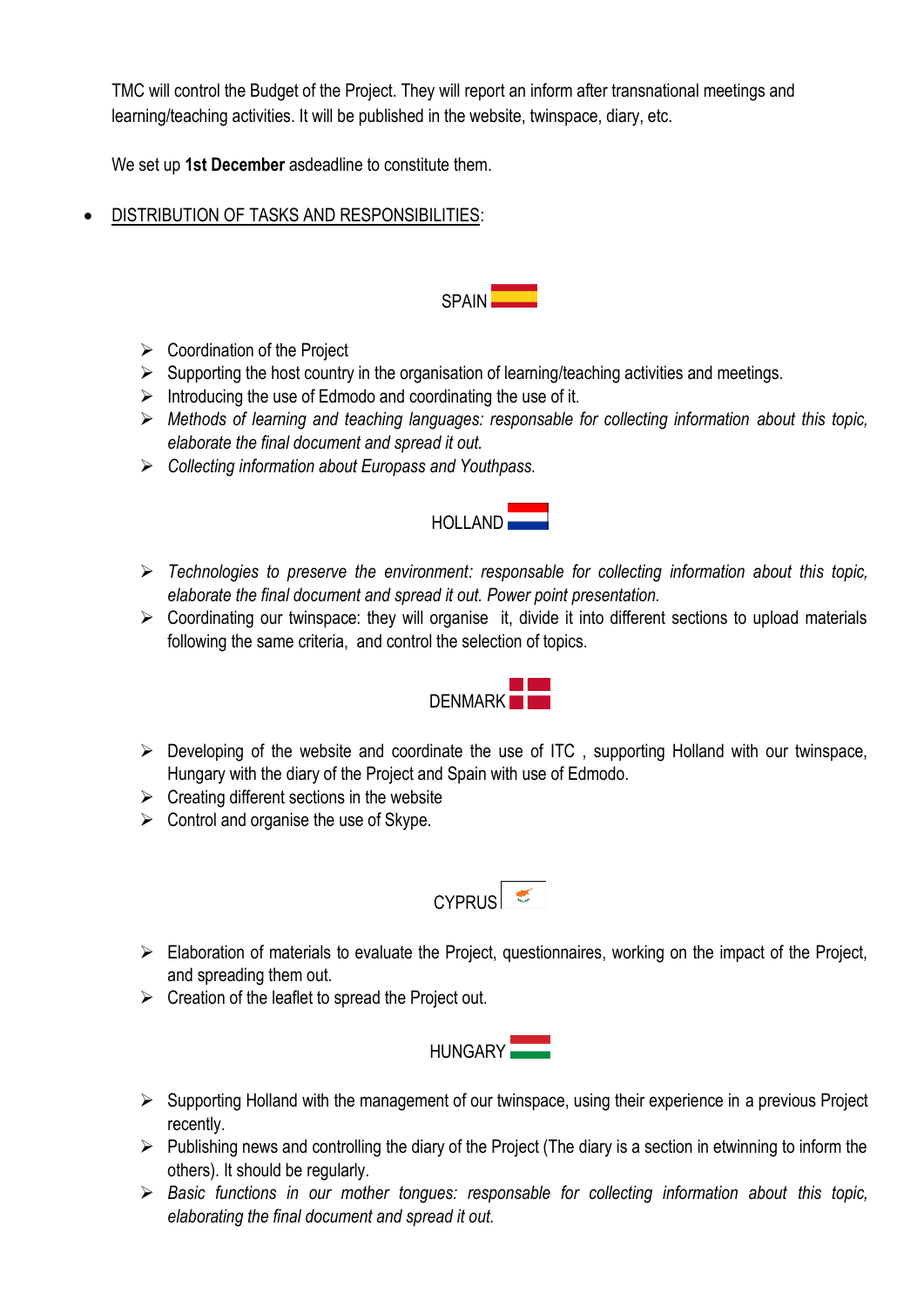

- *Book with fairy tales: responsable for collecting information about this topic, elaborate the final document and spread it out.*
- $\triangleright$  Organising the celebration of the Poetry day and World Book Day, other ideas.
- $\triangleright$  Creating forms to constitute the Commissions in each school.

## TRANSNATIONAL MEETINGS:

- $\triangleright$  The host partner will provide information to the rest of partners about transport, maps, etc. During the previous Project, the host partner organised everything (accomodation for teachers, transport to school for the meetings, meals, etc). It worked really well and we should consider to do the same. We must take into account that learning/teaching activities which include children are more difficult. Spain and Holland have previous experience and we will help Hungary with it.
- $\triangleright$  The host partner will send the final agenda at least a week before (the most important details) and the guest partners will tell the host about the number of teachers / students travelling there with enough time to prepare it. We must take into account that during learning/ teaching activities we must spare boys and girls to distribute them into different rooms.
- $\triangleright$  The guest partners will send the required information by the host with enough time to organise it and they will send the host partner all details about their flights (airport, number of flight and Schedule) in order to manage it properly. The host partner will give the others information to get the hotel/ pick the others up at the airport (teachers' cars, a bus, etc).
- $\triangleright$  Each partner will pay its bills during the staying, and the host country will inform the others about the expenses (hotel, meals, transport, etc) in advance (if possible) .
- CREATIVE SUBJECTS AND VISUAL LEARNING: We collected a lot of useful information about our colleagues' methodology which will be uploaded to our website.
- FAIRY TALES:Every country write a beginning of a fairytale and send it to the next country in line. The pupils will write a new "chapter" and make drawings and sent it to the next country in line. The country who writes "The END" sent the whole storie to Finland, who will take all six stories and turn it into one Fairtalebook. Every text and drawings must be digital - then Finland will be able to edit it.

Finland will make a schedule with deadlines and so on.

The line to mail the stories in: Cyprus - Finland - Hungary - Holland - Spain - Denmark

We can make a digital book with the stories. Every country find out a way to involve pupils with different age and special needs.

- EUROPASS: Every country has to fill in a form Europassmobility you have to contact your own agency to get it. Fill in the form to the country who hosted the last meeting, they will fill in some of the pages and return it, and then you send it to your own agency. If problems you must contact your own agency.
- TECHNOLOGIES TO PRESERVE THE ENVIRONMENT: The pupils will learn about what they can do themselves to help the environment. They can find out how we make energy - which way are best for the environment.

Every country choose a topic near to themselves. It can be: Sunenergy, windmills, recycling and so… 19th November we have to tell Holland two topics we want to work with.